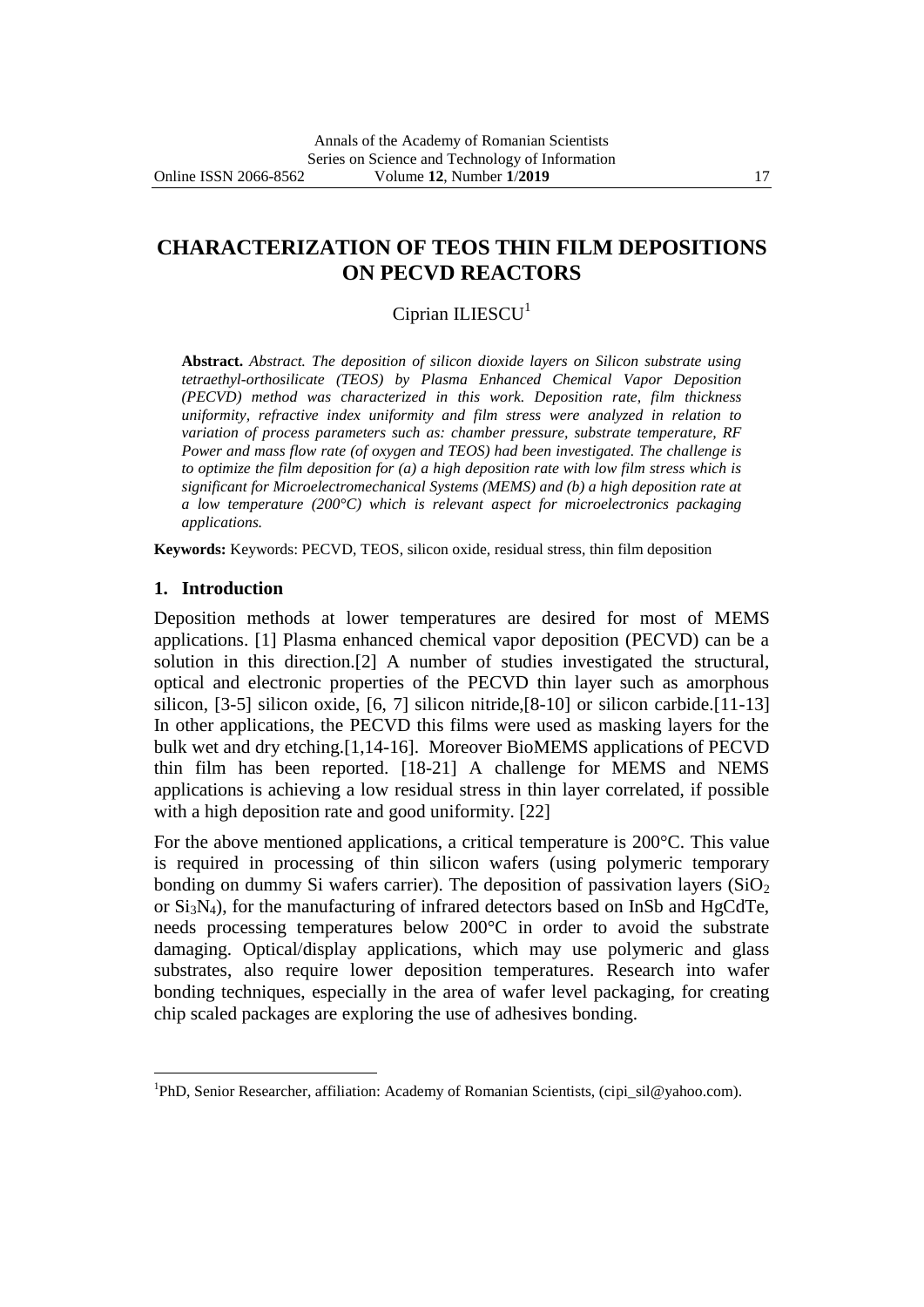| Ciprian Iliescu |
|-----------------|
|                 |

Use of these adhesives that allow wafer bonding to take place at low temperatures of 100÷200 °C also demand that the deposition of thin films (such as  $SiO<sub>2</sub>$ ) at temperatures as low as 200 °C. For this point of view the deposition of classical  $SiO<sub>2</sub>$  using PECVD reactors is not a practical solution.

The residual stress in such layers is compressive (with values around 200 MPa), while the insulating properties are quite poor. For this point of view the deposition of TEOS layer can be an alternative.

Previous works of Manhajan *et al.* [23, 24] and Raupp *et al.* [25] reported deposition rates of the TEOS thin film up to 80 nm/min. Another important aspect of TEOS deposition in PECVD reactors is related to the exfoliation of the layer, mainly due to the poor adhesion of the thin film on the substrate and residual stress (Figure 1). Stress tuning in  $SiO<sub>2</sub>$  passivation layer correlated with a reasonable deposition rate, good uniformity as well as a good quality of the deposited layer is the main desired for most of the above-mentioned MEMS applications.



**Fig. 1.** SEP image showing the main defect that characterizes the TEOS deposition: peeled-off TEOS thin film due mainly to the adhesion and residual stress.

Here we report deposition o low stress TEOS layers on PECVD reactors at low temperature (200 °C) having high deposition rate (over 200 nm/min). The step coverage of the TEOS layer presents also good step coverage of 0.7 (thickness of the layer on the wall of vertical trench/thickness on the top or bottom surface). The process parameters were analyzed an optimized. We concluded that the main causes of these defects are related to extreme high pressure, low temperature or high  $TEOS/O<sub>2</sub>$  ratio.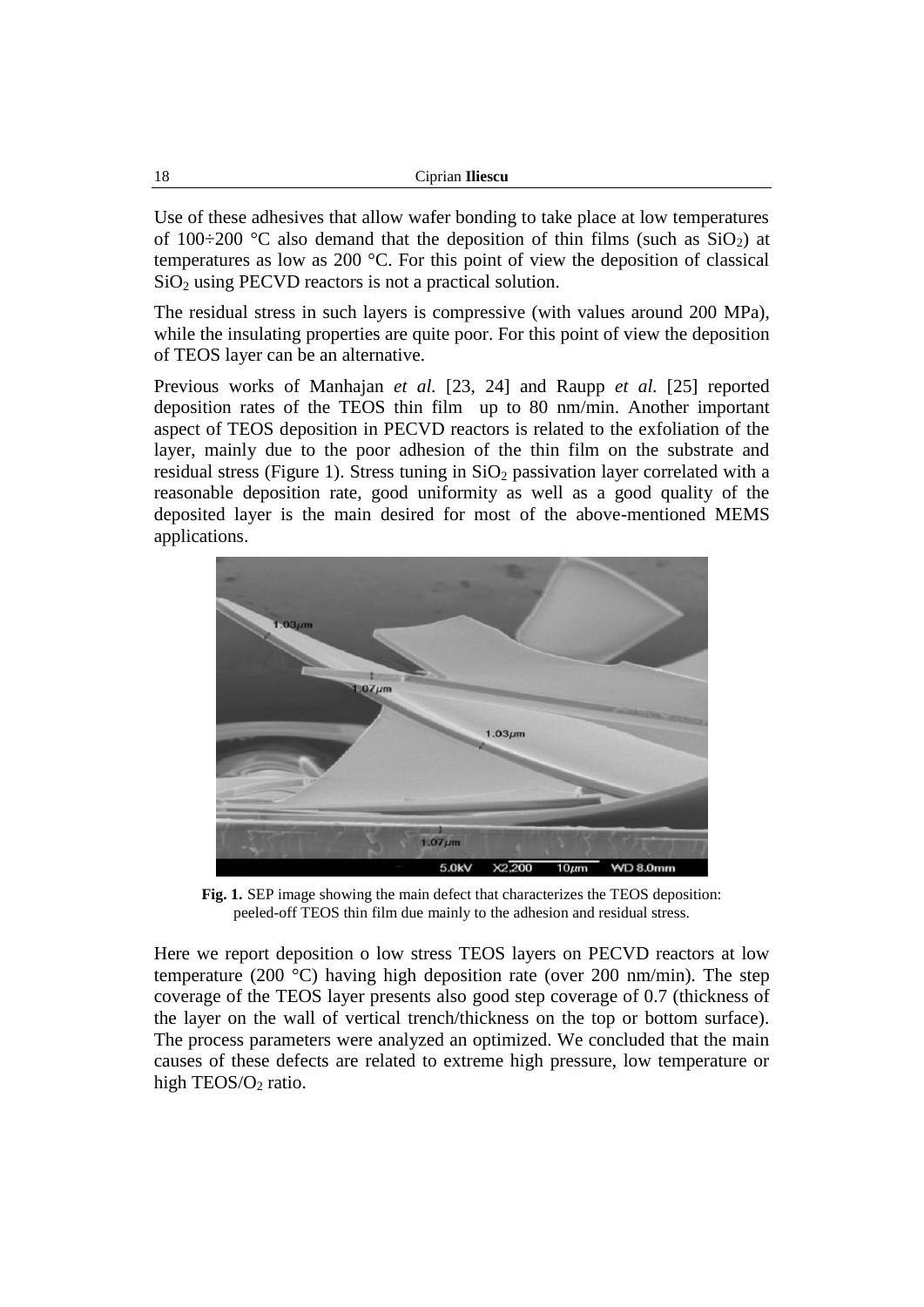### **2. Materials and methods**

TEOS layers can be deposited at low temperatures in Plasma Enhanced Chemical Vapor Deposition (PECVD) reactors. In such reactors plasma is generally created between two electrodes is generally created by radio frequency (or DC discharge) in the presence of reacting gas, the substrate being connected at one of this electrodes.

The deposition of TEOS layers was performed using a STS Multiplex Pro-CVD PECVD system. A schematic diagram of this equipment can be found elsewhere and a detailed description is presented in , where it is also reported that low stress SiNx layers were deposited with a high deposition rate in similar reactor. This system can generate plasma in two RF modes: low frequency (LF) at 380 kHz and/or high frequency (HF) at 13.56 MHz. The RF power for both these modes can be tuned within a broad range: between 0 to 1 kW for the LF mode and 0 to 600 W for the HF mode. The depositions of our TEOS layers were always performed using a liquid delivery system (LDS) incorporated to the system and  $O<sub>2</sub>$ . The specific values of deposition parameters will be given later when the various experiments are presented in detail in the following sub-sections.

The average stress characterization of the TEOS films was performed with a stress measurement system (KLA Tencor FLX-2320, USA). The thickness and thickness uniformity as well as the refractive index and its uniformity across the wafer for the deposited TEOS films were measured with a refractometer (Filmetrics F50, USA).

For the experiments 4<sup>"</sup>, p type, 500 m-thick silicon wafers with a (100) crystallographic orientation were used. The wafers were initially cleaned in piranha (H<sub>2</sub>SO<sub>4</sub>:H<sub>2</sub>O<sub>2</sub> in the ratio of 2:1) at 120<sup>O</sup>C for 20 minutes and rinsed in DI water. The native silicon oxide layer was then removed by immersing the wafers in a classical BOE solution for 30 seconds. In the PECVD chamber, the silicon wafers are then deposited with silicon dioxide for 5 minutes based on the recipes bearing variations of process conditions to investigate the effects of these conditions on the silicon dioxide deposition. The process conditions varied and their working range are:

- a) Chamber pressure (500 mTorr÷1400 mTorr)
- b) RF power at high frequency (HF); 13.56 MHz (0 W $\div$ 500 W)
- c) RF power at low frequency (LW);  $380 \text{ kHz (LF)} (0W \div 500W)$
- d) TEOS flow rate (0.2v 1 sccm/min)
- e) Oxygen flow rate (900÷2000 sccm/min)
- f) Substrate temperature  $(200 °C 350 °C)$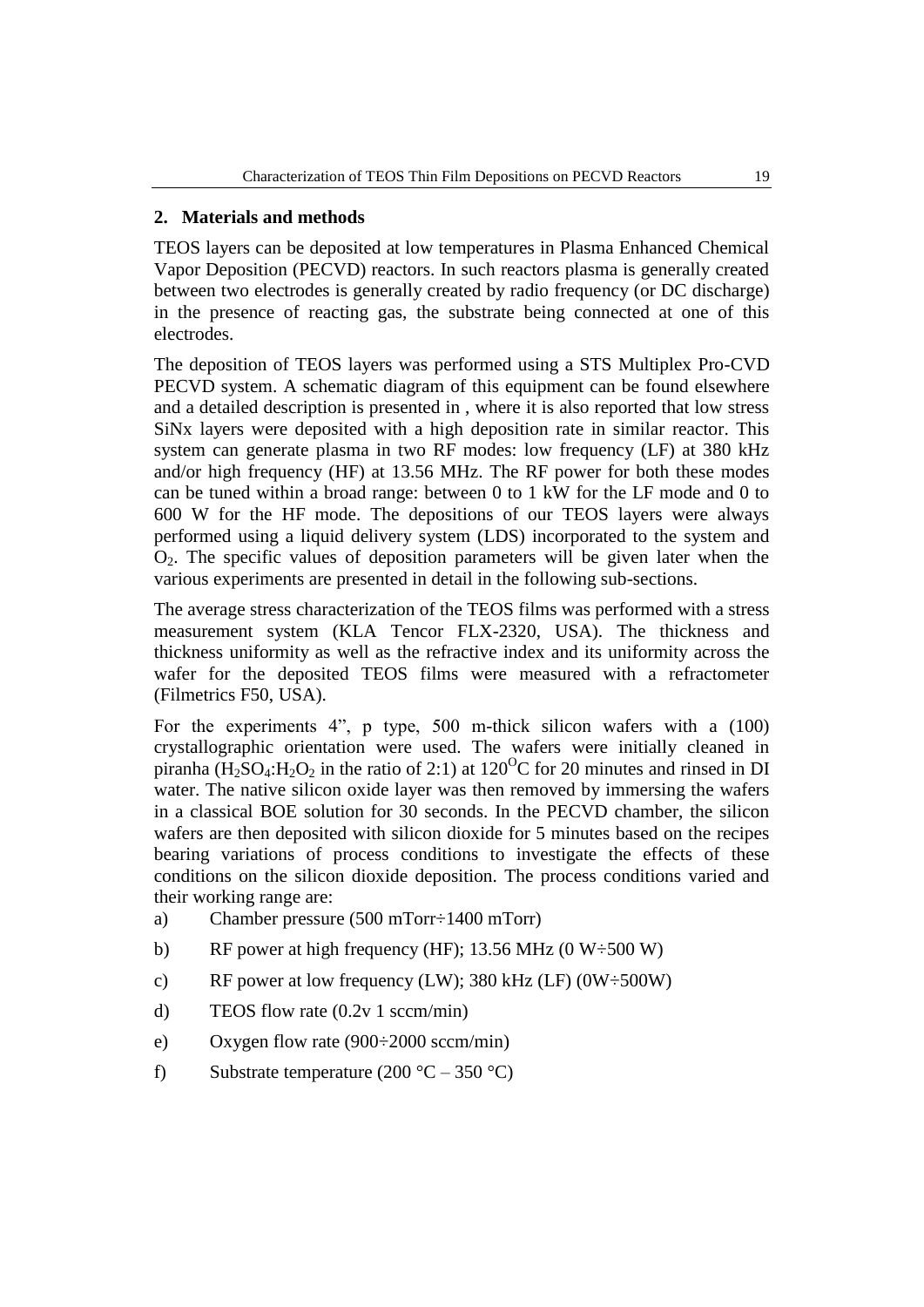### **3. Influence of the deposion parameters**

### **3.1. Influence of chamber pressure**

Pressure was varied between 500÷950 mTorr. It was found that the refractive index remained fairly constant, showing that pressure had slight effect, but the deposition rate improved with increasing pressure.

Both uniformity of refractive index and film thickness decreases quickly at the lower pressures. It can be concluded that in order to achieve a uniformity of the refractive index and thickness below 2%, the optimal range for pressure must be between 700 mTorr and 950mTorr – (Figure 2a).

At higher pressures of above 950 mTorr the film was "damaged" showing exfoliations as the illustrated in Figure 1.

The variation of the residual stress with the chamber pressure was not very relevant showing slow increases from -15 MPa to +15 MPa for a variation of the pressure between 500 MPa and 950 MPa.

The deposition rate is strongly influenced by the pressure in the reactor. An increased pressure in the reactor improves the dissociation rate.

Figure 2b presents the variation of the deposition rate with the pressure showing an almost linear variation.

The value achieved for the deposition rate (from 100 nm/min up to 250nm/min) being suitable for most of industrial applications.

#### **3.2. Influence of chamber temperature**

Temperature seemed to have no effects on the refractive index. However, the deposition rate decreases with increasing temperature. Vianna et al attributed this to the possible incorporation of non-dissociated TEOS sub-products at lower temperatures although the constant refractive index at the different temperatures is not indicating this aspect.

The experiment performed with TEOS flow rate at 0.6 sccm and temperature at 200 °C, the film was damaged. TEOS flow rate was reduced to 0.3 sccm and the deposition was successful. Deposition rate decreases with increasing temperature (Figure 3a). The uniformity worsened slightly with increasing temperature although it may not be too significant with variations of less than  $2\%$  (1.5÷1.8%).

The residual stress in the silicon oxide is found to be tensile at lower temperatures and more compressive at the higher temperatures (Figure 3b). This may partly be due to the difference in the coefficient of thermal expansion **(**CTE) between silicon dioxide (0.5 ppm/ $\textdegree$ C) and the silicon wafer (3 ppm/ $\textdegree$ C).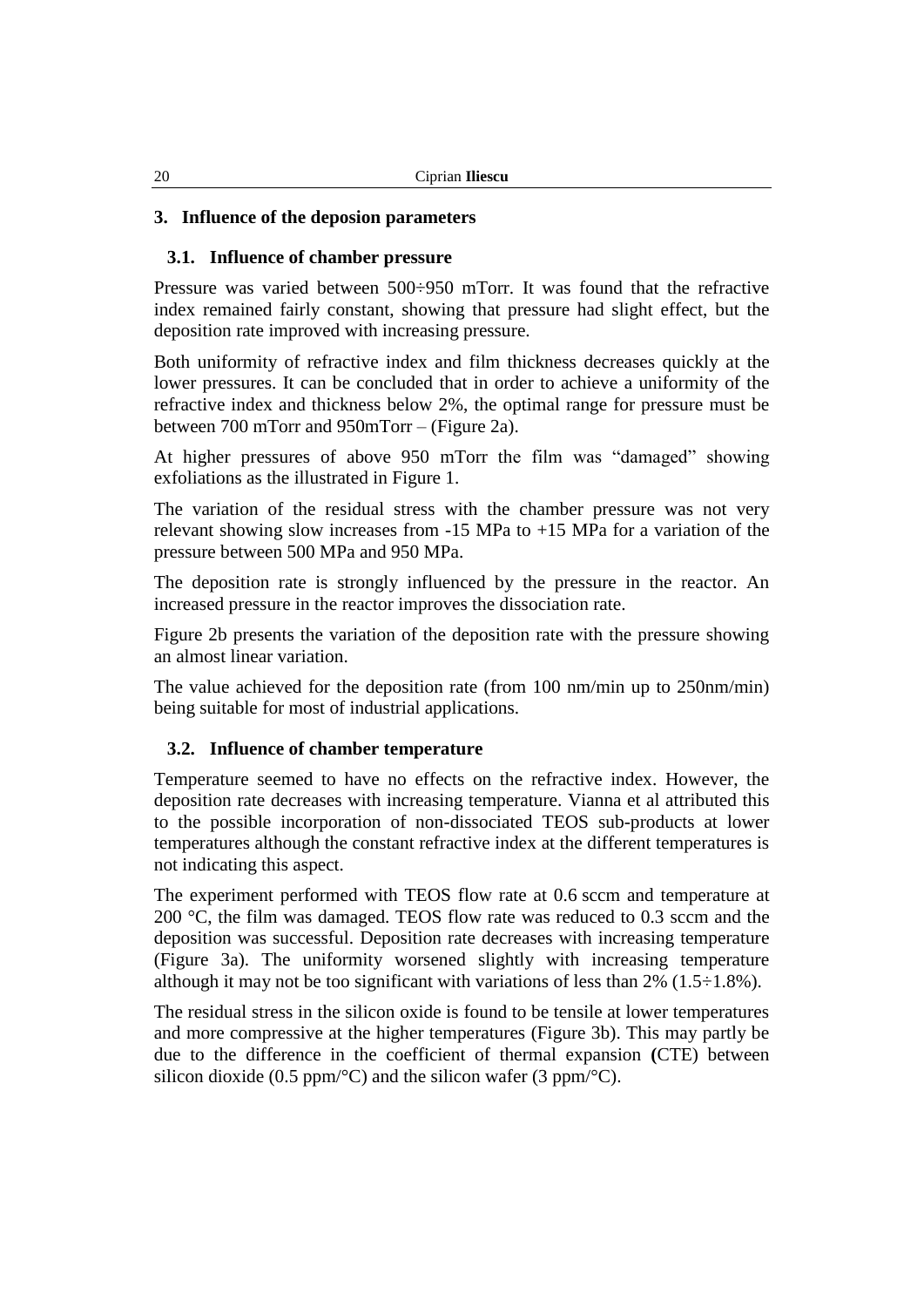

**Fig. 2.** Variation of the uniformity of the refractive index and film thickness with the pressure in the PECVD reactor (a); variation of the deposition rate with the pressure (b).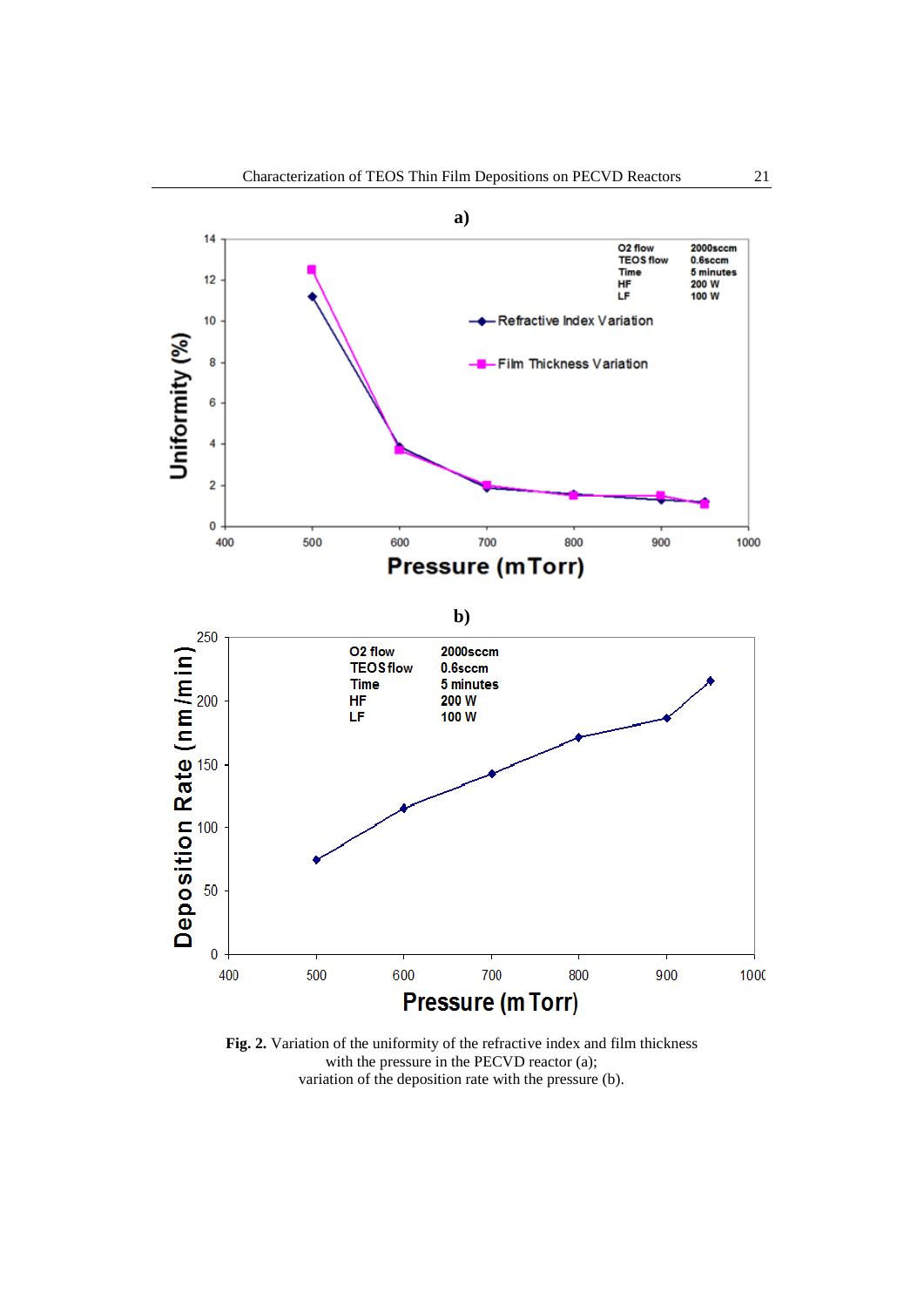

**Fig. 3.** Variation of the deposition rate (a) and residual stress (b) with the temperature.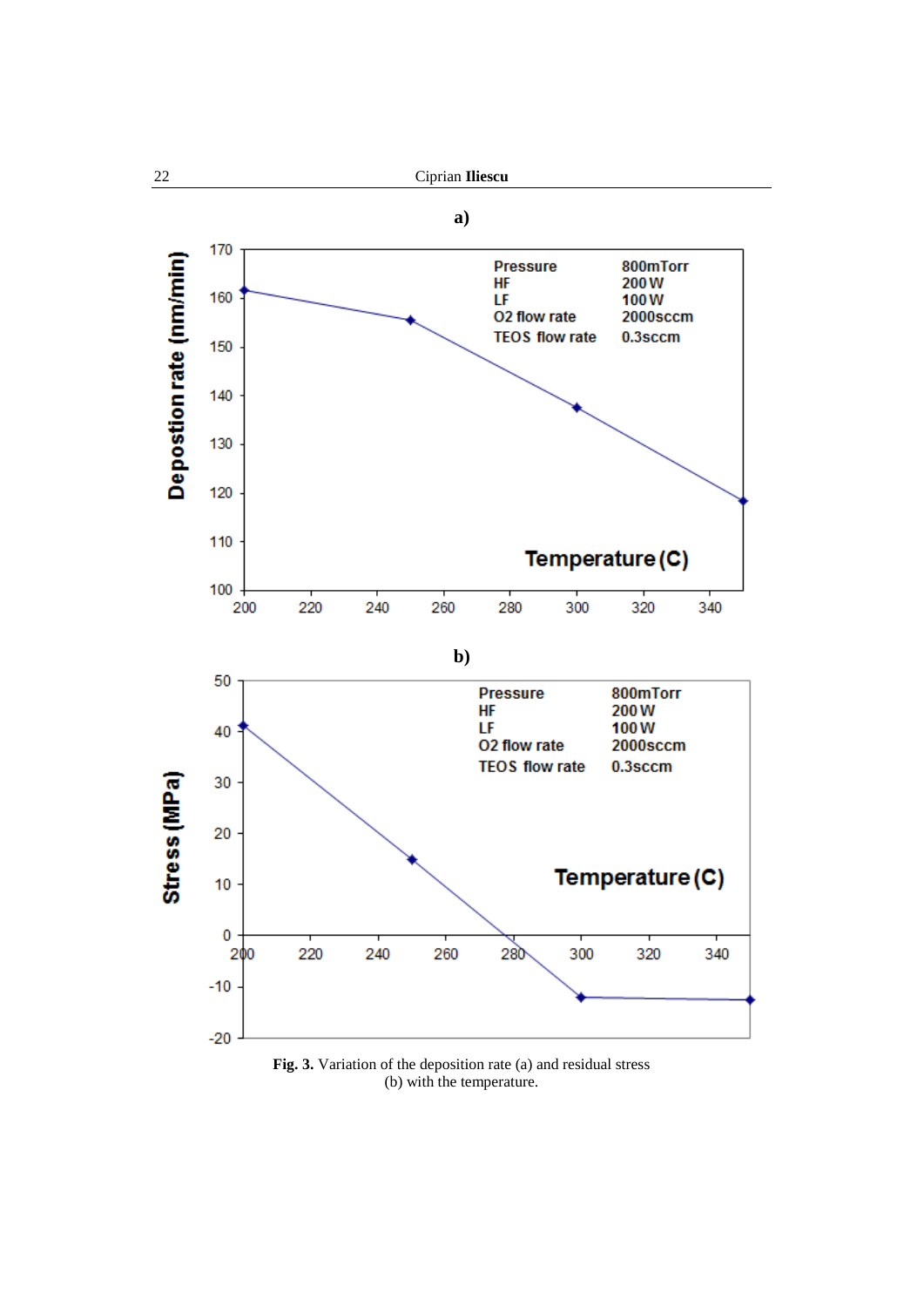### **3.3. Influence of power in high frequency mode**

With low frequency disabled, the influence of high frequency (HF) power variation was investigated.

The main role of HF is to aid in breaking the bonds within the precursors in the deposition process. This can explain why the deposition rate rises with increasing HF power.

The increased RF power leads to higher electron density and therefore there is a relatively larger population of high-energy electrons.

These high-energy electrons yield a higher ionization and dissociation rate, which consequently results in a higher deposition rate.

This increase begins to taper at the higher powers, possibly indicating a saturation of the rate of bond breaking.

The refractive index dips slightly at higher HF powers, which may indicate that the higher rate of bond-breakage may result in silicon dioxide film that is less dense.

The uniformity worsens exponentially with an increase in HF power which warrants that there be a maximum of 300 W to achieve uniformity suitable for industrial applications.

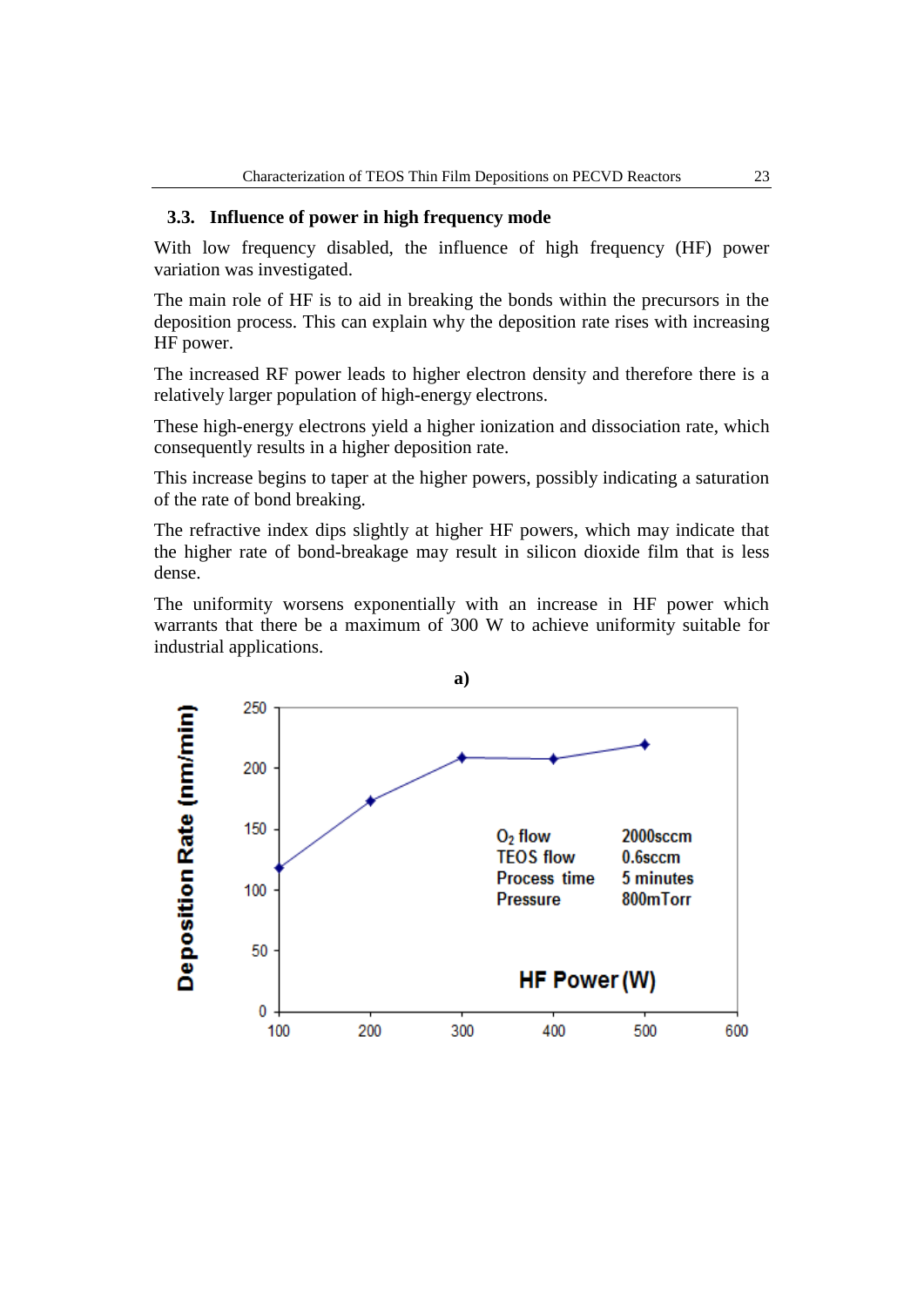![](_page_7_Figure_0.jpeg)

**Fig. 4.** Variation of the deposition rate (a) and residual stress (b) in HF mode.

### **3.4. Influence of power in low frequency mode**

In order to investigate the effects of low frequency (LF) power, HF power mode was disabled whilst LF power was varied from 100 W to 500 W.

However, even up till 500 W, there was no deposition on the wafers.

This would indicate the necessity of HF to break the bonds of the precursors in TEOS PECVD and that LF alone is not able to break the bonds of the TEOS precursors.

Characteristic to the LF mode is the "ion bombardment" phenomenon.

At high frequency (13.56 MHz) only the electrons are able to follow the RF field while the ions are "frozen" in place by their heavier mass.

The crossover frequency at which the ions start following the electric field is between 1 MHz and 5 MHz depending upon the mass of ions.

Consequently, below 1 MHz, the ion bombardment is significantly higher.

As a result, a combination of HF and LF mode can lead to a densification of the thin  $SiO<sub>2</sub>$  layer due to the ion bombardment.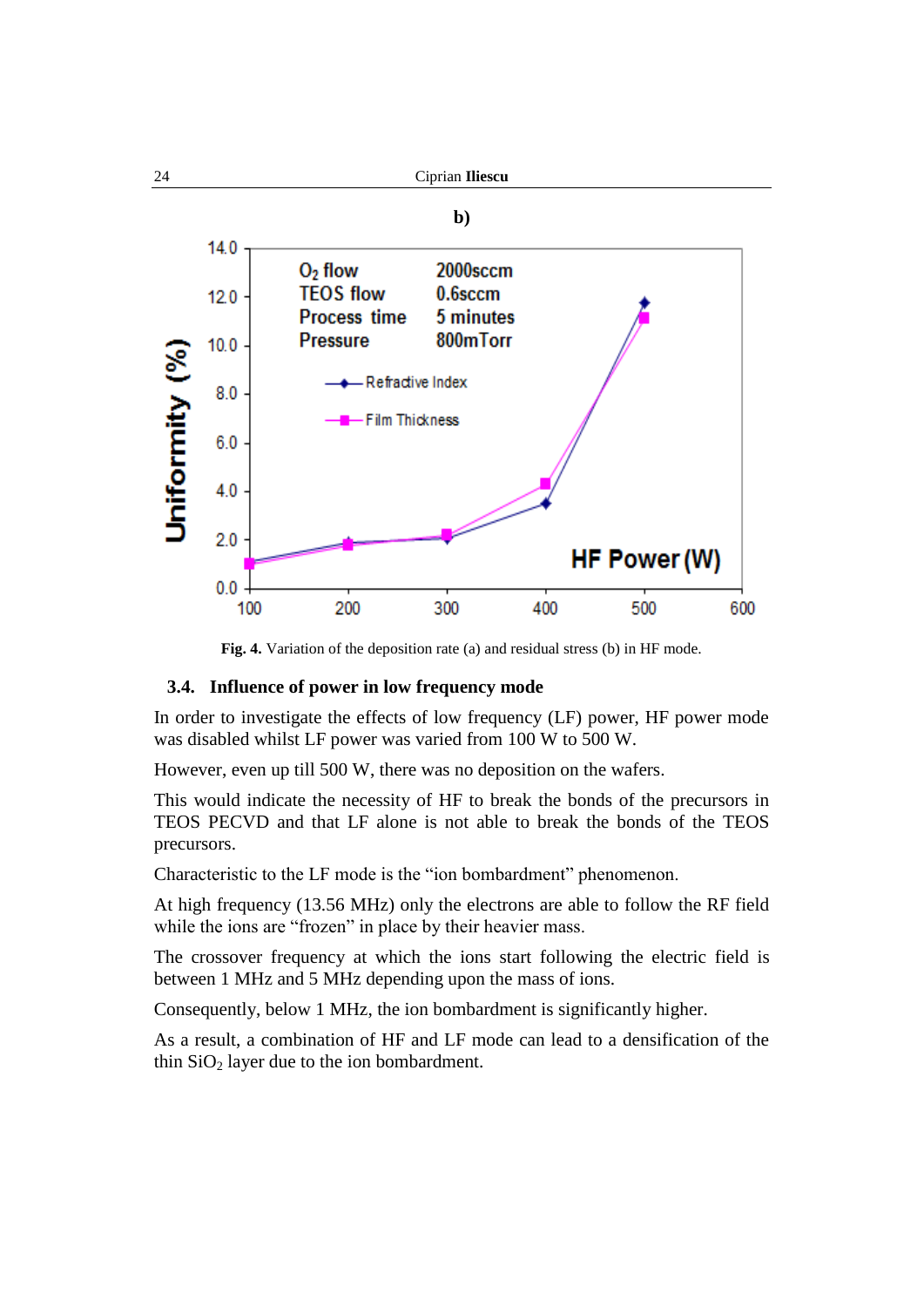#### **3.5. Influence of O<sup>2</sup> flow rate**

The results showed that there was a minimal decrease in the  $SiO<sub>2</sub>$  deposition rate with respect to changes to the  $O_2$  flow rate. One possible contribution is that the  $O<sub>2</sub>$  flow rate even at 1500sccm is already highly saturated such that further increase in the  $O_2$  flow rate would not result in a noticeable increase of the deposition rate. However this little explains the gradual decrease in the deposition rate from 1500sccm to 2000sccm. Another possible explanation, as found by Granier et al  $[$ ], is that the  $O_2$  itself contributes to the chemical etching of the film. It was demonstrated the oxygen atoms are responsible for the chemical etching of  $SiO<sub>x</sub>C<sub>y</sub>H<sub>z</sub>$  films. Whilst an increase in  $O<sub>2</sub>$  density may increase the rate at which TEOS is oxidized, fragmented and deposited as  $SiO<sub>2</sub>$ , this competes with the increase in etching brought about by a higher  $O_2$  flow rate. There was no relevant variation on stress and refractive index with the  $O_2$  flow rate variation.

#### **3.6. Influence of TEOS flow rate**

With  $O<sub>2</sub>$  flow rate constant at 2000sccm, deposition rate is found to be increasing with TEOS (Figure 5a). There is little effect when the TEOS flow rate is above 0.6sccm probably due to saturation of TEOS. At lower TOES flow rate, the film stress is compressive as compared to at higher levels where the film stress is tensile (Figure 5b). The changes on TEOS flow rate had no effect on the refractive index and the film uniformity (less than 3%).

![](_page_8_Figure_5.jpeg)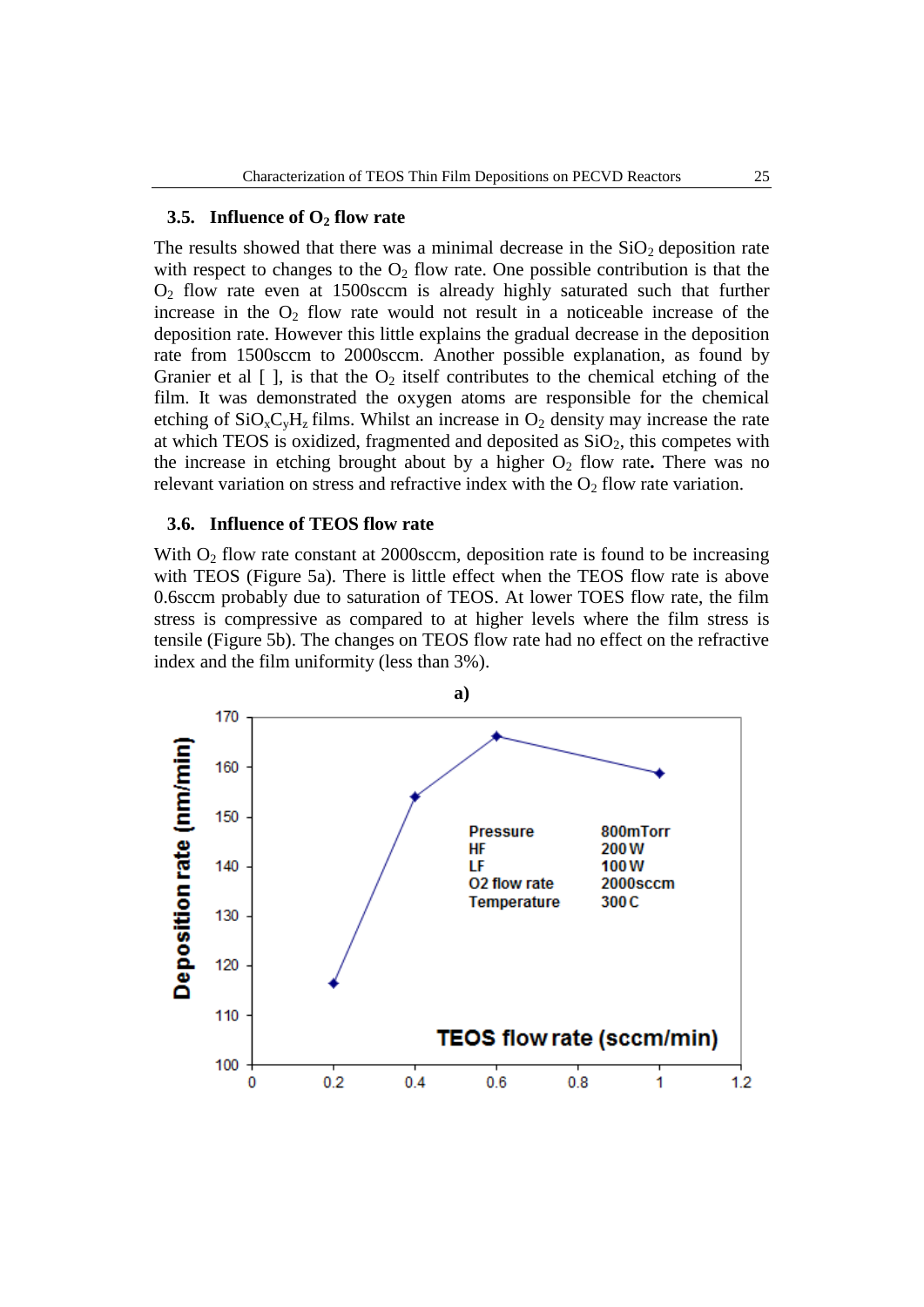![](_page_9_Figure_0.jpeg)

**Fig. 5.** Variation of the deposition rate (a) and residual stress (b) with the TEOS flow rate.

#### **4. Discussions**

Based on the results, pressure is best maximized to take advantage of the better deposition rate and Uniformity at higher pressure. The upper limit for chamber pressure for the TEOS PECVD process at 300  $^{\circ}$ C is 1000 mTorr over which the film will have defects.

The lower limit for optimization of pressure is  $> 700$  mTorr below which its uniformity is below industrial applications standard (above 3% non-uniformity). HF Power has a tradeoff between deposition rate and uniformity. An HF Power of 200-300W provides the best compromise. LF Power has insignificant effects on the deposition rate, refractive index and uniformity, affecting most prominently on the stress of thin films, but can play an important role in film densification in the mixt frequency deposition (HF+LF modes).  $O_2$  flow rate is taken to be at 2000sccm which is the highest permissible by the PECVD machine coupled by the TEOS flow rate taken at 0.6sccm to produce a high deposition rate. Above 0.6sccm TEOS flow rate for a 2000 sccm  $O_2$  flow rate, there is little increase in the  $SiO<sub>2</sub>$  deposition rate. At a high TEOS/ $O<sub>2</sub>$  ratio, the thin film is damaged. A lower temperature increases the deposition rate, low temperatures also tend to cause the film to be damaged. It is noted that the film tends to have structural defects under these 3 extreme conditions; high pressure, low temperature and low  $O<sub>2</sub>/TEOS$  mass flow ratio.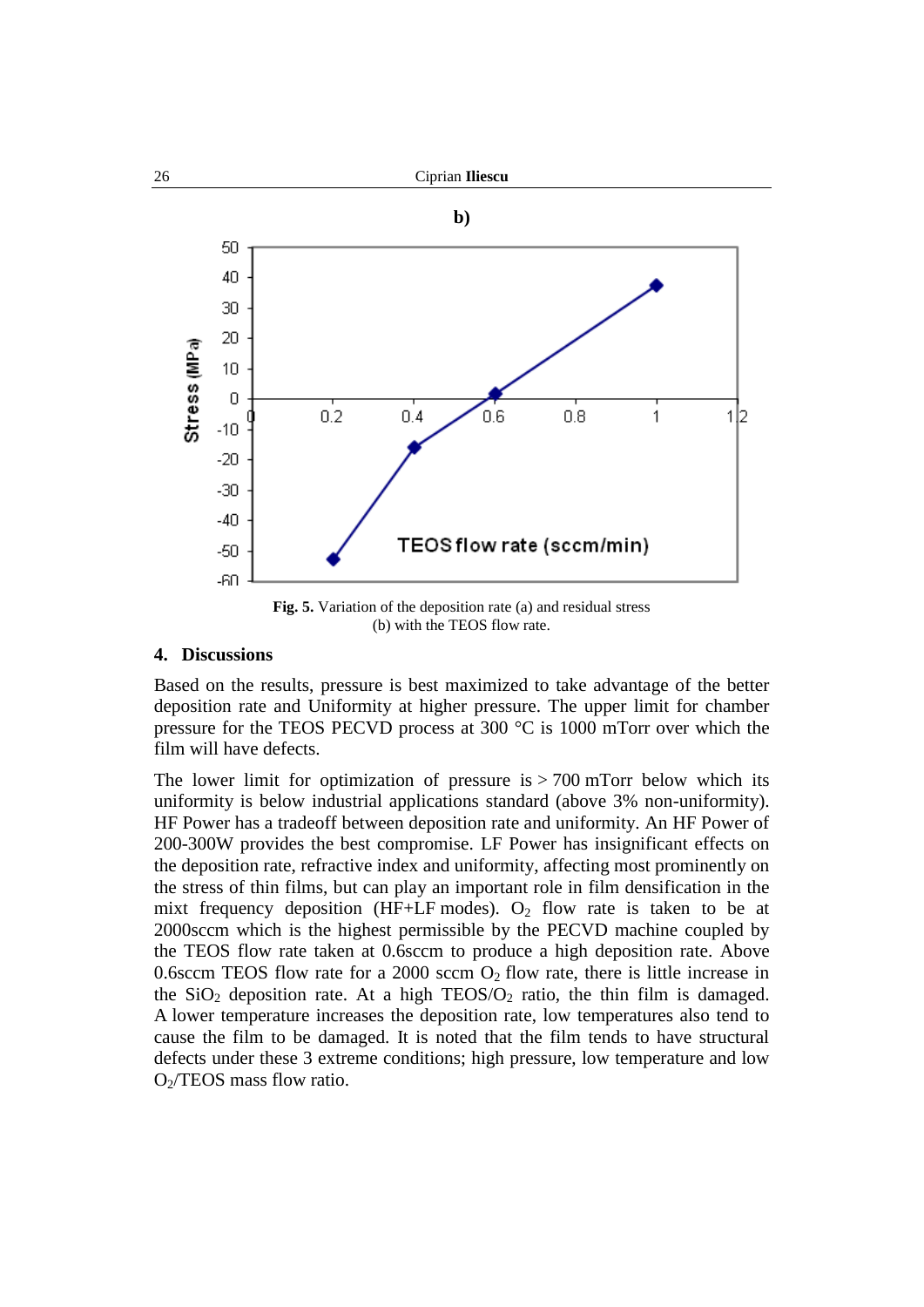Figure 6 illustrates a SEM picture with a PECVD TEOS deposition over a 18μmdepth trench with vertical walls. Can be noticed a very good step coverage obtain for a PVD system.

![](_page_10_Figure_2.jpeg)

**Fig. 6.** SEM image with step-coverage of a TEOS deposition using a PECVD reactor

#### **5. Conclusions**

The deposition of TEOS on PECVD reactors are a viable solution for MEMS and IC applications. [27-33] We demonstrate the controlling the deposition process deposition rates above 200nm/min can be achieved. Based on the results, we are able to recommend the following parameters for the TEOS PECVD process.

• For a *low stress TEOS* with deposition rate of 210 nm/min (nonuniformity 1.3%), a residual stress -9.5 MPa and refractive index 1.456, the process parameters were: process temperature of 285 °C, pressure of 875 mTorr, HF Power of 200 W, LF Power of 100 W,  $O_2$  flow rate 2000 sccm/min, TEOS flow rate 0.6 sccm/min

• For *low temperature* (200 °C) TEOS deposition process with a deposition rate of 220 nm/min (nonuniformity of 1.2%), a residual stress of -127 MPa and a refractive index of 1.457, the process parameters were: Pressure of 850 mTorr HF Power of 200 W, LF Power of 50 W,  $O_2$  flow rate of 2000 sccm/min TEOS flow rate of 0.3sccm/min.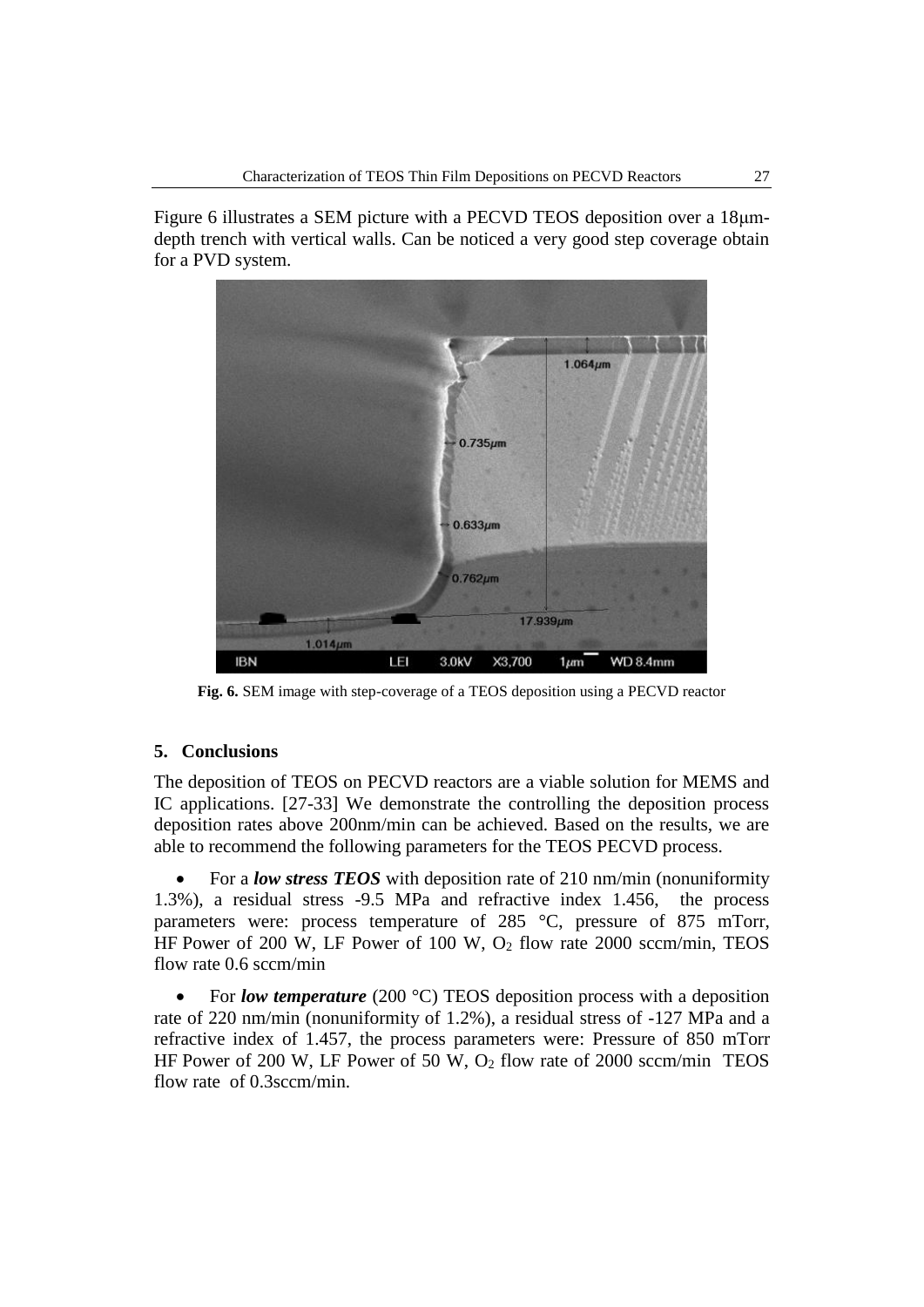The results of our investigations related to the parameter influence on TEOS deposition are summarized in the table 1.

|  | Table 1. Summary table of results |  |  |  |
|--|-----------------------------------|--|--|--|
|--|-----------------------------------|--|--|--|

| <b>Process</b><br>parameters | Dep. rate             | <b>Uniformity</b>     | <b>Stress</b>          |
|------------------------------|-----------------------|-----------------------|------------------------|
| ↑ Pressure                   |                       |                       | $\tilde{\phantom{a}}$  |
| $\uparrow$ Temp              |                       | $\tilde{\phantom{a}}$ | $\uparrow$ compressive |
| ↑ HF Power                   |                       |                       | $\uparrow$ compressive |
| ↑ LF Power                   | $\tilde{\phantom{a}}$ | $\tilde{\phantom{a}}$ | $\uparrow$ compressive |
| $\uparrow$ O <sub>2</sub>    | $\downarrow$ (min)    | $\tilde{}$            | $\uparrow$ tensile     |
| <b>TEOS</b>                  |                       | $\tilde{}$            | ↑ compressive          |

*Legend:* ~ (insignificant), \*The changes in refractive index (not shown) were in the range between 1.44-1.47

# **R E F E R E N C E S**

[1] C. Iliescu, and B. Chen, Thick and low-stress PECVD amorphous silicon for MEMS applications. *Journal of Micromechanics and Microengineering*, **18 (1),** p.015024, (**2008**).

[2] C. Iliescu, M. Avram, B. Chen, A. Popescu, V. Dumitrescu, D.P. Poenar, A. Sterian, D. Vrtacnik, S. Amon, and P. Sterian, Residual stress in thin films PECVD depositions. *Journal of Optoelectronics and Advanced Materials*, **13 (4),** 387-394, (**2011**).

[3] C. Iliescu, J. Miao, and F.E.H. Tay, Optimization of an amorphous silicon mask PECVD process for deep wet etching of Pyrex glass. *Surface and Coatings Technology*, 192 (1), 43-47, (**2005**).

[4] C.K. Chung, M.Q. Tsai, P.H. Tsai and C.P. Lee, Fabrication and characterization of amorphous Si films by PECVD for MEMS *Journal of Micromechanics and Microengineering*, **15,**  136–142, (**2005**).

[5] Y.Y. Ong, B.T. Chen, F.E.H. Tay, and C. Iliescu, Process analysis and optimization on PECVD amorphous silicon on glass substrate. *Journal of Physics: Conference Series* **34 (1)**, 812- 815, (**2006**).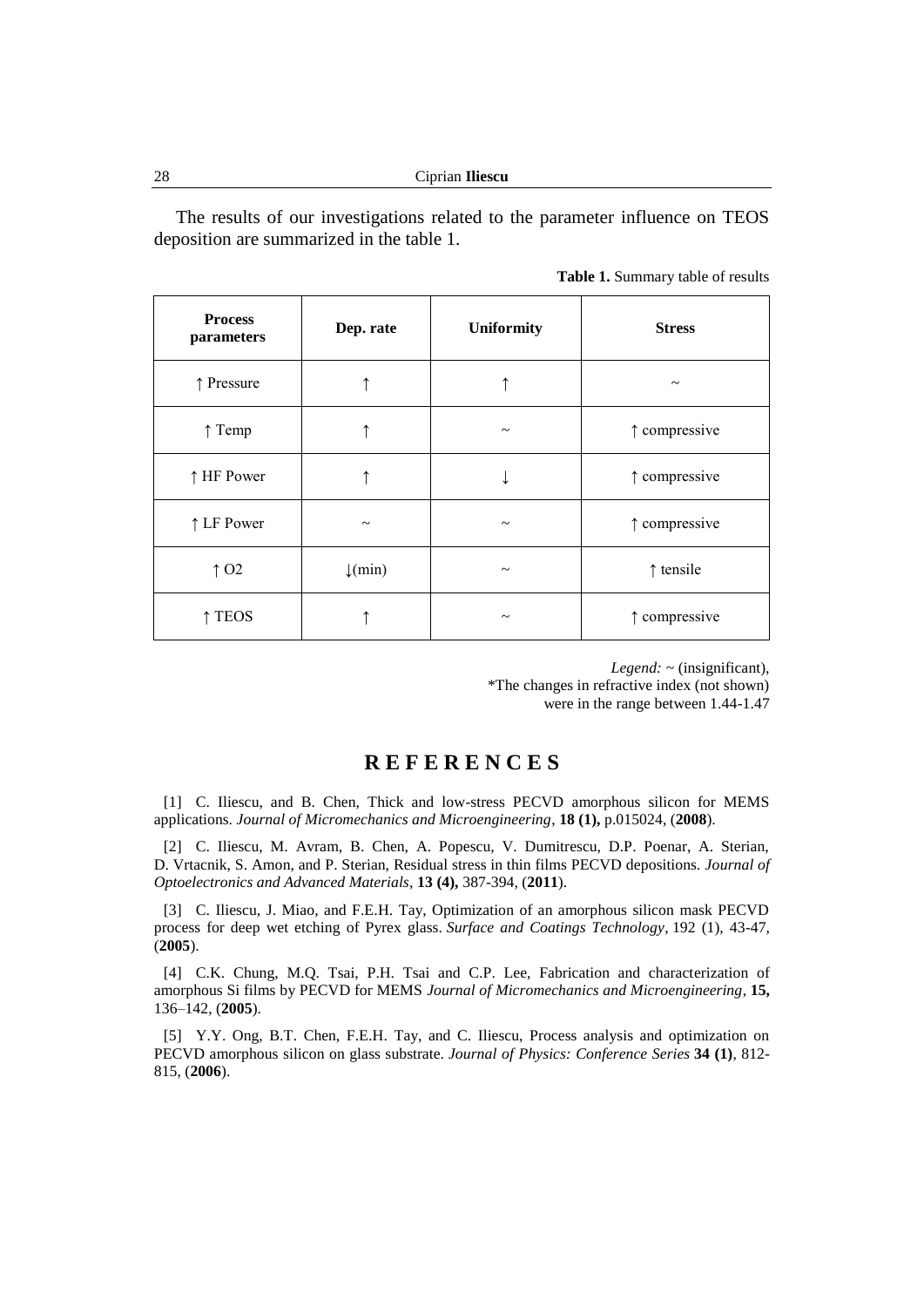[6] M. Ghaderi, G. De Graaf, and R.F. Wolffenbuttel, Thermal annealing of thin PECVD silicon-oxide films for airgap-based optical filters. *Journal of Micromechanics and Microengineering*, **26 (8),** 084009, (**2016**).

[7] G. Kissinger, D. Kot, M. Lisker, and A. Sattler, On the impact of strained PECVD oxide layers on oxide precipitation in silicon. *ECS Journal of Solid State Science and Technology*, **8 (4)**, N79-N84, (**2019**).

[8] P.L. Ong, J. Wei, F.E.H. Tay and C. Iliescu, A new fabrication method for low stress PECVD-SiNx layers. *Journal of Physics: Conference Series* **34 (1),** 764-768 (**2006**).

[9] J. Wei, P.L. Ong, F.E.H. Tay, and C. Iliescu, A new fabrication method of low stress PECVD SiNx layers for biomedical applications. *Thin Solid Films*, **516 (16),** 5181-5188, (**2008**).

[10] H.W. Pan, L.C. Kuo, S.Y. Huang, M.Y. Wu, Y.H. Juang, C.W. Lee, H.C. Chen, T.T. Wen, and S. Chao, Silicon nitride films fabricated by a plasma-enhanced chemical vapor deposition method for coatings of the laser interferometer gravitational wave detector. *Physical Review D*, **97 (2),** 022004. (**2018**).

[11] P. Xing, D. Ma, K.J. Ooi, J.W. Choi, A.M. Agarwal, and D. Tan, CMOS compatible PECVD silicon carbide platform for linear and nonlinear optics. *ACS Photonics* (**2019**).

[12] C. Iliescu, B. Chen, J. Wei, A.J. and Pang, Characterisation of silicon carbide films deposited by plasma-enhanced chemical vapour deposition. *Thin Solid Films*, **516 (16),** 5189-5193, (**2008**).

[13] M. Avram, A. Avram, A. Bragaru, B. Chen, D.P. Poenar, and C. Iliescu, Low stress PECVD amorphous silicon carbide for MEMS applications. *Proceedings of the International Semiconductor Conference CAS 2010,* **1**, 239-242, (**2010**).

[14] C. Iliescu, J. Jing, F.E.H. Tay, J. Miao and T. Sun, Characterization of masking layers for deep wet etching of glass in an improved HF/HCl solution. *Surface and Coatings Technology*, **198 (1-3),** 314-318, (**2005**).

[15] C. Iliescu, J. Miao, and F.E.H. Tay, Stress control in masking layers for deep wet micromachining of Pyrex glass. *Sensors and Actuators A: Physical*, **117 (2)**, 286-292. (**2005**).

[16] C. Iliescu, B. Chen, and J. Miao, On the wet etching of Pyrex glass. *Sensors and actuators A: Physical*, **143 (1),** 154-161, (2008).

[17] F. Deku, Y. Cohen, A. Joshi-Imre, A. Kanneganti, T.J. Gardner, and S.F. Cogan, Amorphous silicon carbide ultramicroelectrode arrays for neural stimulation recording. *Journal of Neural Engineering*, **15 (1),** 016007, (2018)

[18] F. Deku, C. Frewin, A. Stiller, Y. Cohen, S. Aqeel, A. Joshi-Imre, B. Black, T. Gardner, J. Pancrazio, and S. Cogan, Amorphous Silicon Carbide platform for next generation penetrating neural interface designs. *Micromachines*, **9 (10),** 480, (**2018**).

[19] T.K. Nguyen, H.P. Phan, H. Kamble, R. Vadivelu, T. Dinh, A. Iacopi, G. Walker, L. Hold, N.T. Nguyen, and D.V. Dao, Ultra-thin LPCVD silicon carbide membrane: A promising platform for bio-cell culturing. *Proceedings of 2018 IEEE Micro Electro Mechanical Systems (MEMS)*, 344-347, (**2018**).

[20] M. Ni, W.H. Tong, D. Choudhury, N.A.A. Rahim, C. Iliescu, and H. Yu,. Cell culture on MEMS platforms: a review. *International Journal of Molecular Sciences*, **10 (12)**, 5411-5441, (**2009**).